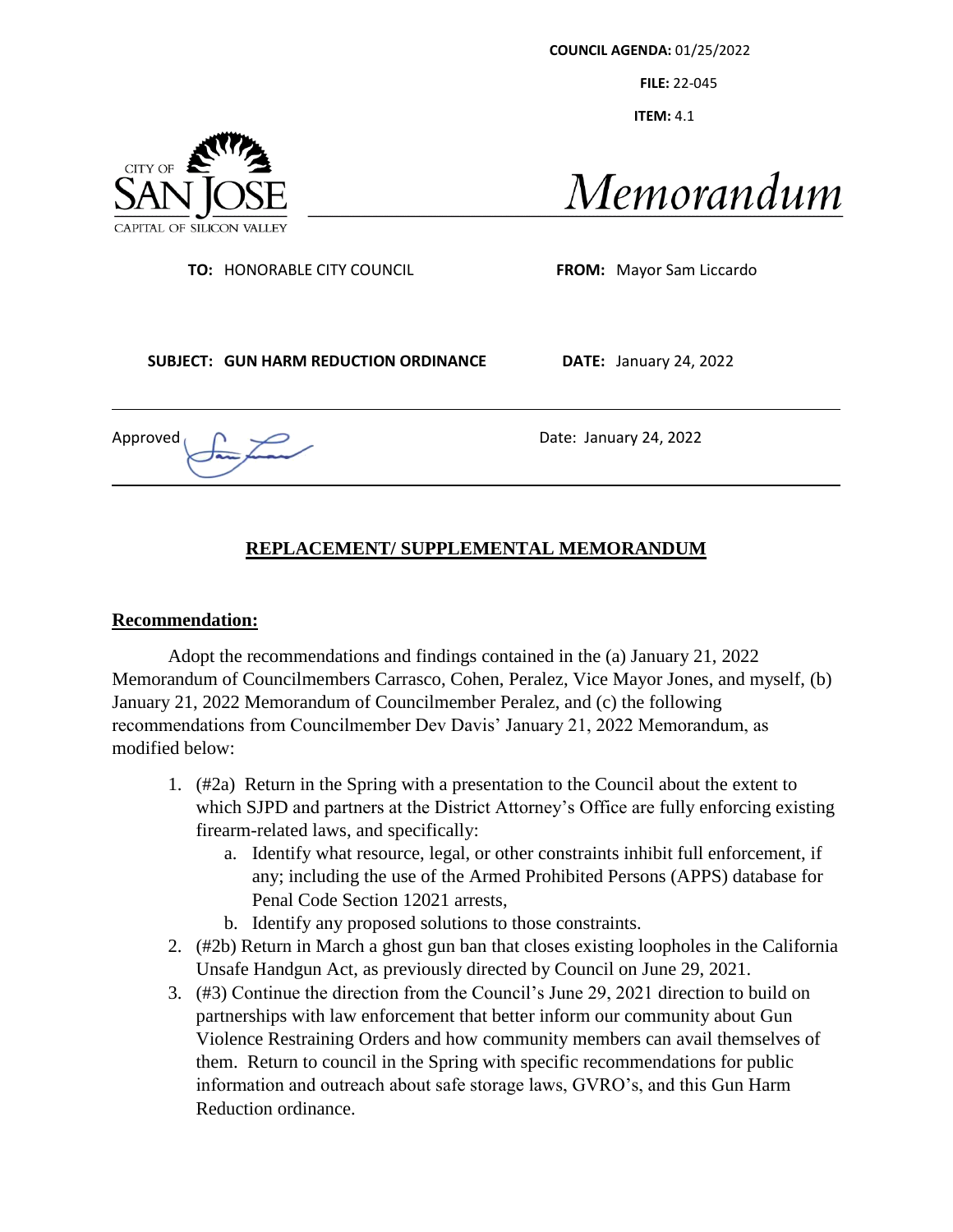- 4. (#5) Respond to Council's June 29, 2021 direction to strengthen partnerships to enable more frequent gun buy-back programs, such as the event scheduled this Spring at the County Government Center.
- 5. (#6) Identify and apply for grants to support gun safety education and buyback programs

## **Discussion:**

I appreciate Councilmember Davis' expression of concern for addressing the impacts of gun violence throughout our community with ideas other than that which the Council has an opportunity to vote for on January 25th. Many of those ideas have already been vetted and approved by the Council through its vote and direction from June 29, 2021. However, several assertions made within the memorandum appear to be based on inaccurate assumptions, and lead to misleading conclusions.

I typically would not take the time to provide a written rebuttal to a colleague's memo, but this policy is one for which we have been repeatedly threatened with litigation, rendering the factual accuracy of the written record of great importance. Given the substantial public interest in this matter, moreover, it seems imperative to ensure that we're all debating the same, accurate set of facts. To be fair, Councilmember Davis' memo was issued before the memorandum signed by four colleagues and myself provided further refinement of the initiative, and in some cases, she may not have had all the information prior to the issuance of her own statement.

### • **Police Workload**

For example, she writes that this proposal "adds an already overtaxed police department with yet another layer of bureaucracy and paperwork." In fact, there is no paperwork for any officer to complete, no files to manage, and no bureaucracy to navigate. The police only become involved if they see a gun or have other reason to believe a person has a gun, such as because of the statements of a witness. At that time, the office may ask the individual if they have proof of insurance, and of having paid a fee. If an attestation document is presented, the interaction will conclude. If the individual fails to present a document, then the officer issues a citation. Doing so involves little more labor or paperwork than the issuance of a parking ticket.

#### • **Insurance**

Next, Councilmember Davis asserts that "requiring a fee…given to a non-profit that may or may not be legally able to certify insurance coverage for a resident is not the way to reduce gun harm." Councilmember Davis again appears to be confused about the proposal. If this ordinance required the designated nonprofit organization to "certify insurance coverage," she'd be right—but it doesn't. The non-profit organization has no role in certifying anyone's insurance coverage, nor in anything else having to do with liability insurance. Every gun owner completes an attestation of coverage, and is required to keep their self-attestation form with the gun. This argument lacks merit.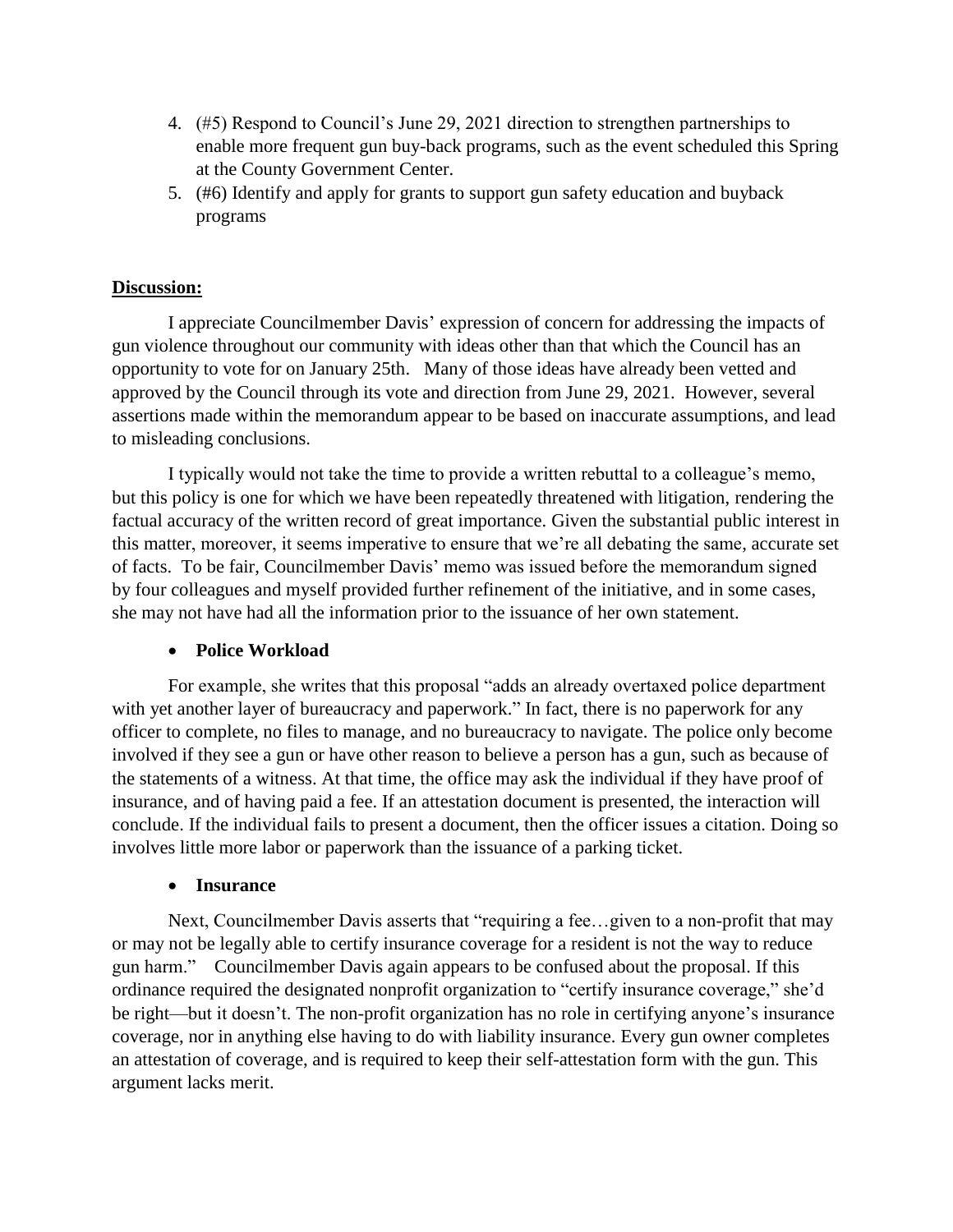Councilmember Davis next asserts that the "insurance that may or may not be available to everyone," but our team's outreach to more than fifteen insurance companies offering rental and homeowner insurance revealed that every policy included liability coverage for firearm possession. Most did so at no additional cost. Those who cannot afford any insurance for financial reasons can complete a waiver that enables their exemption under the ordinance.

# • **A "Revival" of the Mayor's Gang Prevention Task Force**

Next, Councilmember Davis writes that she:

"recommend[s] reinstating/reviving the Mayor's Gang Prevention Task Force, to at least facilitate interagency connections and information sharing. In the past, illegal gun use was addressed during multi-agency meetings of the Mayor's Gang Prevention Task Force. What has happened to that once very successful group? The last gang hotspot map on our city's website is from April 2015. The last workplan listed online is for 2015- 2017."

Councilmember Davis' claim of the demise of the Mayor's Gang Prevention Task Force, in the words of Mark Twain, appears greatly exaggerated. We will have a meeting of the MGPTF policy team this Thursday, January 27<sup>th</sup>, and I invite Councilmember Davis to attend, as other councilmembers routinely do so. She can find the agenda and zoom here: [https://sanjose.legistar.com/MeetingDetail.aspx?ID=924922&GUID=69D8BAE3-F54A-4E57-](https://sanjose.legistar.com/MeetingDetail.aspx?ID=924922&GUID=69D8BAE3-F54A-4E57-A826-5CF2B065E8FE&Options=info%7C&Search=&Refresh=1) [A826-5CF2B065E8FE&Options=info%7C&Search=&Refresh=1.](https://sanjose.legistar.com/MeetingDetail.aspx?ID=924922&GUID=69D8BAE3-F54A-4E57-A826-5CF2B065E8FE&Options=info%7C&Search=&Refresh=1) While the Policy Team meets only quarterly–the last meeting was in the Fall, but she can review the video of that meeting through the City website—the MGPTF Technical Team continues to meet monthly, and it is the forum that provides for the most direct and substantive interagency collaboration. Contrary to the suggestion that there is no updated "Hot Spot" map, the latest "Hot Spot" map for 2022 can be found on the PRNS website here: [https://www.sanjoseca.gov/your-](https://www.sanjoseca.gov/your-government/departments/parks-recreation-neighborhood-services/gang-intervention)

[government/departments/parks-recreation-neighborhood-services/gang-intervention.](https://www.sanjoseca.gov/your-government/departments/parks-recreation-neighborhood-services/gang-intervention) The update to the MGPTF's Strategic Workplan—which can be found on the PRNS website—will be completed this summer.

## • **Oakland's Ceasefire and Community-Based Violence-Reduction Measures**

Councilmember Davis also points out that "[a] similar program in Oakland was shown in a quasi-experimental study to be effective in reducing total shootings and gang involved shootings and is rated as an effective solution to crime by the US Department of Justice." The [program to which she refers, Ceasefire,](https://cao-94612.s3.amazonaws.com/documents/Oakland-Ceasefire-Evaluation-Final-Report-May-2019.pdf) will sound familiar to many who have been involved with our own Mayor's Gang Prevention Task Force since its launch in San Jose in the 1990's: a collaboration of law enforcement, community-based organizations, social service agencies, the courts (and in San Jose's case, schools), working together on multidisciplinary prevention and intervention initiatives to reduce violence. A dramatic point of difference, however is funding; Oakland's Ceasefire [relies upon a steady source of government funding from two consecutive](https://cao-94612.s3.amazonaws.com/documents/Oakland-Ceasefire-Evaluation-Final-Report-May-2019.pdf)  [tax measures, Measure Y and Measure Z, the latter of which supplanted the former in 2014.](https://cao-94612.s3.amazonaws.com/documents/Oakland-Ceasefire-Evaluation-Final-Report-May-2019.pdf) While the Ceasefire model is hardly new to us, San Jose lacks any independent resource to fully fund many effective community-based violence prevention programs, but instead draws from the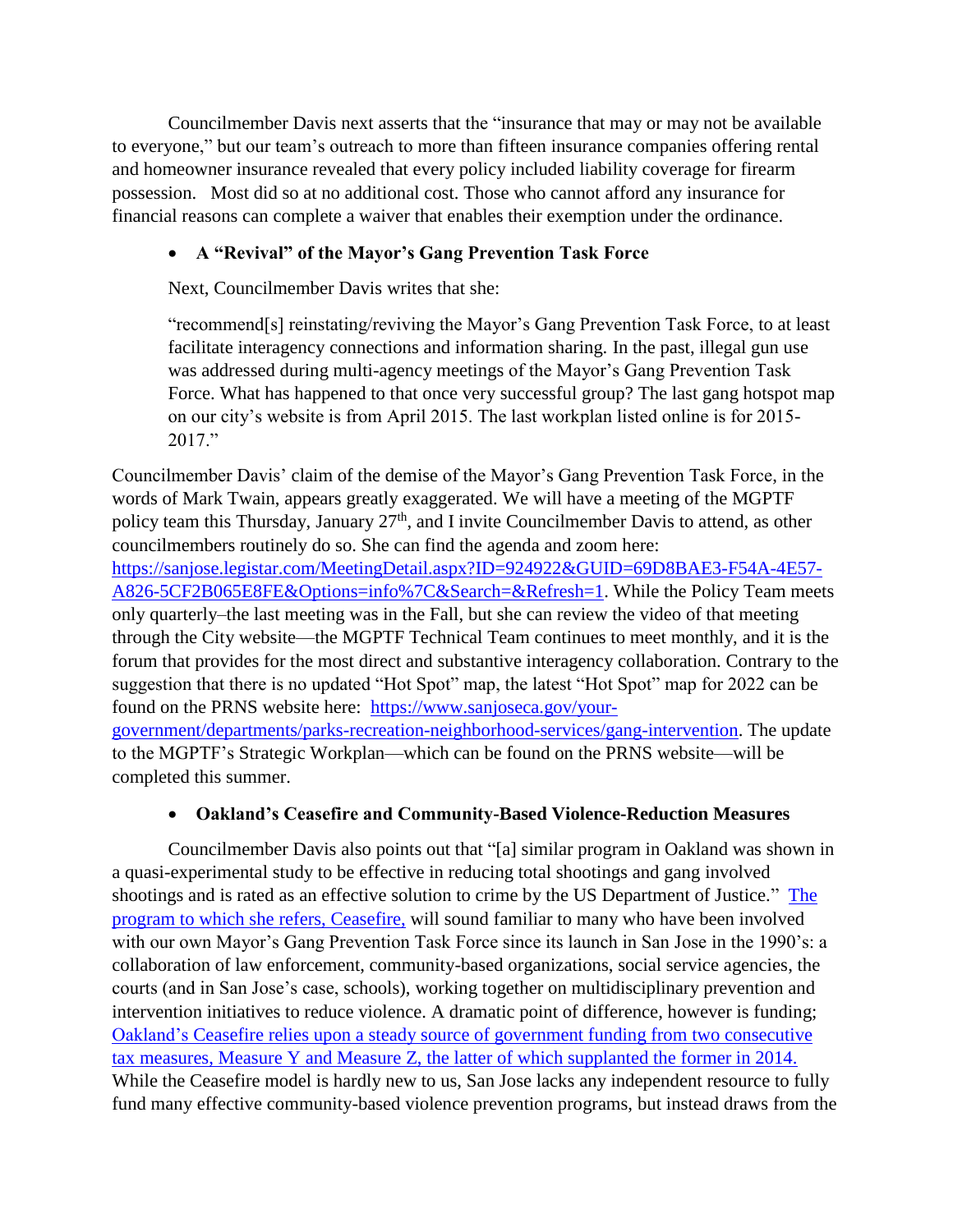General Fund and occasional grants to do so. Obviously, the passage of an ordinance that generated fees to help fund community-based based violence-reduction programs would help enormously—which is precisely the point of the proposed measure.

Moreover, it bears noting that although the grass seems greener elsewhere; it's often not; last year, Oakland had 134 homicides, while San Jose had 31 homicides in a city that has more than twice Oakland's population. In other words, Oakland's homicide rate appears approximately nine (9) times higher than San Jose's.

## • **Gun Violence Restraining Orders**

Councilmember Davis next urges that "We do have laws in place that address gun harm that are unevenly enforced. Let's work on using and enforcing those laws. Gun Violence Restraining Orders (GVRO) are law in California..." I appreciate Councilmember Davis' attention to GVRO's, which were [already the extensive subject of our Council-approved](https://sanjose.legistar.com/View.ashx?M=F&ID=9485840&GUID=1A55D788-DC13-4FAE-A9C3-FC6FEC78E841) [proposal last June,](https://sanjose.legistar.com/View.ashx?M=F&ID=9485840&GUID=1A55D788-DC13-4FAE-A9C3-FC6FEC78E841) and I expect the City Manager and SJPD to inform us about our progress in moving forward with several of the recommendations. The implication of Councilmember Davis' statement, however—that little has been done to actually implement GVRO's—is mistaken. Due to the good work led by District Attorney Jeff Rosen and Supervising Deputy DA Marisa McKeown, Santa Clara County has the second-highest number of GVRO's issued of any county in California.

Our efforts to reinforce that work through the Council's June action has begun to bear fruit; the DA's office has conducted trainings for all of our BEST non-profit providers participating in the (still active) Mayor's Gang Prevention Task Force. The DA has also trained more than 1,000 police officers countywide, the greatest number being members of SJPD. We will participate in more collaborations to get the word out about GVRO's, and I look forward to hearing more through the City Manager's update.

## • **Ghost Guns**

Councilmember Davis urges that "[w]e should be pursuing prosecution and jail time for anyone in possession of ghost guns that circumvent regulation." I completely agree, which is [why we already obtained Council approval for a ghost gun ban last June,](https://sanjose.legistar.com/View.ashx?M=F&ID=9485840&GUID=1A55D788-DC13-4FAE-A9C3-FC6FEC78E841) and we hope that an ordinance will be brought back to Council as soon as possible in the weeks ahead. Our City Attorney assured me that her team is working on getting the final ordinance on ghost guns to the Council soon.

### • **Lack of Incarceration of Arrestees at the Jail**

Councilmember Davis recites a concern that I also share, which is that "We should listen to our public safety officers out on the streets who feel defeated when a suspect is released from custody sooner than the arresting officer has time to finish the initial arrest report." I welcome any participation from Councilmember Davis or other colleagues on my repeated efforts to address the public safety impacts of lack of use of the County jail for post-arrest detention, and of zero-bail-release policies of judges. I have publicly criticized judges who have released defendants charged with homicide and child molestation without bail, and I have had no fewer